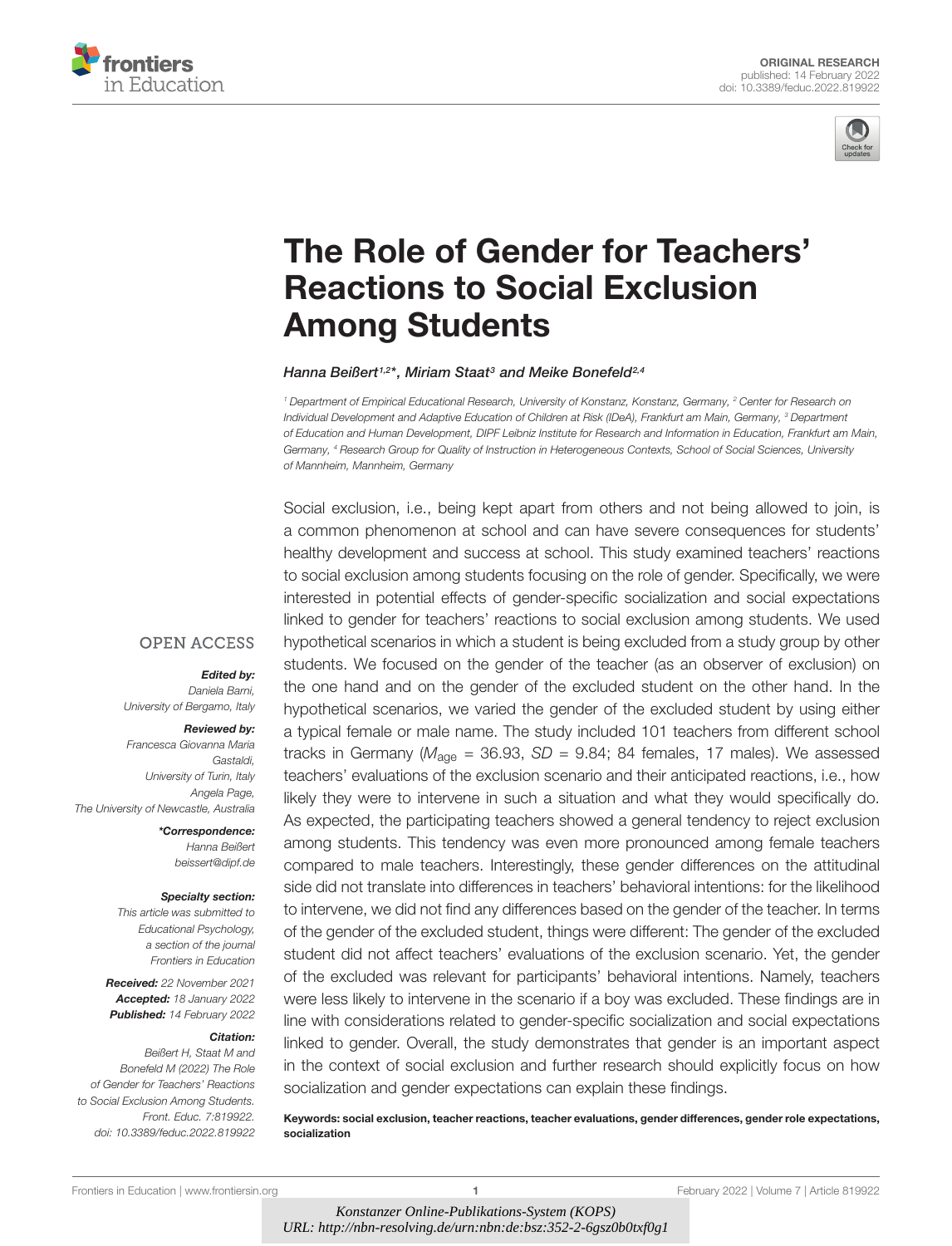# INTRODUCTION

Being socially excluded threatens the possibility of fulfilling one's psychological needs, for instance, social belonging [\(Williams,](#page-8-0) [2009\)](#page-8-0). Recurrent experience of social exclusion can have serious consequences for children's health and wellbeing [\(Gazelle and](#page-7-0) [Druhen,](#page-7-0) [2009;](#page-7-0) [Sebastian et al.,](#page-8-1) [2010;](#page-8-1) [Fuhrmann et al.,](#page-7-1) [2019;](#page-7-1) [Jiang](#page-8-2) [and Ngai,](#page-8-2) [2020\)](#page-8-2), their emotional and social development [\(Gazelle](#page-7-0) [and Druhen,](#page-7-0) [2009;](#page-7-0) [Murray-Close and Ostrov,](#page-8-3) [2009\)](#page-8-3), and even their academic achievement [\(Buhs et al.,](#page-7-2) [2006\)](#page-7-2).

As children and adolescents spend large parts of their lifetime at school, school has great importance as an environment, in that inclusion and exclusion take place. Given the strong impact of social exclusion on health, wellbeing, and achievement, schools should try to promote relatedness and to prevent exclusion among students. For this, teachers play an important role. It has been shown that teachers' behavior in class can have a strong impact on their students' attitudes regarding exclusion. For instance, [Mulvey et al.](#page-8-4) [\(2021\)](#page-8-4) found that students who perceived better student–teacher relationships as well as students who reported higher support by their teachers, were more likely to judge exclusion to be wrong and to expect that they would defend victims against exclusion. Additionally, teachers establish norms in class that indicate which behaviors are acceptable and which are not, including in terms of social exclusion. With their reactions to social exclusion among students, teachers transmit messages about their own attitudes regarding exclusion and might with that impact their students' attitudes and behavior as well. Thus, it is important to investigate teachers' reactions to social exclusion.

# Teachers as Observers of Social Exclusion

According to [Riva and Eck](#page-8-5) [\(2016,](#page-8-5) p. ix), social exclusion can be defined as the "experience of being kept apart from others physically or emotionally". This includes situations in which a person is excluded from conversations or activities by one or several other individuals [\(Wesselmann et al.,](#page-8-6) [2016\)](#page-8-6). As social exclusion among students is a common phenomenon at school, teachers often witness exclusion situations [\(Killen](#page-8-7) [et al.,](#page-8-7) [2013\)](#page-8-7). Just as people in other contexts generally tend to reject unsubstantiated social exclusion [\(Wesselmann et al.,](#page-8-8) [2013\)](#page-8-8), this is also the case for teachers in schools. Several studies using hypothetical scenarios demonstrated that teachers as observers of exclusion among students show a general tendency to reject exclusion [\(Beißert and Bonefeld,](#page-7-3) [2020;](#page-7-3) [Grütter et al.,](#page-7-4) [2021;](#page-7-4) [Kollerová and Killen,](#page-8-9) [2021\)](#page-8-9). Witnessing social exclusion typically induces feelings of empathy with the excluded person [\(Wesselmann et al.,](#page-8-8) [2013\)](#page-8-8). Several studies found evidence that this is also the case for teachers when they witness exclusion among their students [\(Grütter et al.,](#page-7-4) [2021;](#page-7-4) [Szekely et al.,](#page-8-10) [under](#page-8-10) [review\)](#page-8-10). For instance, in a study by [Grütter et al.](#page-7-4) [\(2021\)](#page-7-4), the most frequently referenced emotions that teachers reported when reasoning about an exclusion scenario were feeling sad and sympathetic for the excluded student. In line with these findings, we assume that based on empathy with the excluded person, combined with the knowledge about the severe consequences

associated with social exclusion, teachers show a general tendency to reject exclusion among students.

Besides these general tendencies, it is of interest whether teachers' reactions to social exclusion might be influenced by characteristics of the target of exclusion (i.e., the excluded student) or by characteristics of the teachers as observers of exclusion. In this context, one important characteristic might be gender. More specifically, the gender of the observing teacher on the one hand, and the gender of the excluded student on the other hand. In the current study, we focus on these two aspects when investigating teachers' reactions to hypothetical exclusion scenarios.

## Social Exclusion and the Role of the Teacher's Gender

It has already been shown in different contexts that females tend to evaluate exclusion as more reprehensible than males [\(Killen](#page-8-11) [and Stangor,](#page-8-11) [2001;](#page-8-11) [Horn,](#page-8-12) [2003;](#page-8-12) [Malti et al.,](#page-8-13) [2012;](#page-8-13) [Beißert et al.,](#page-7-5) [2019\)](#page-7-5). This also holds for female teachers [\(Beißert and Bonefeld,](#page-7-3) [2020;](#page-7-3) [Beißert et al.,](#page-7-6) [2021\)](#page-7-6).

One possible explanation for this could be gender-specific socialization. Namely, the socialization of girls typically has a stronger focus on harmony and the avoidance of interpersonal struggles [\(Cross and Madson,](#page-7-7) [1997;](#page-7-7) [Zahn-Waxler,](#page-8-14) [2000;](#page-8-14) [Hwang](#page-8-15) [and Mattila,](#page-8-15) [2019\)](#page-8-15). Moreover, in many families, the harmful consequences of aggressive behaviors are much more addressed in the socialization of girls compared to boys, which might lead to more pronounced feelings of empathy in girls [\(Smetana,](#page-8-16) [1989\)](#page-8-16). In line with this, females of different ages have been shown to be more empathic than males (e.g., [Rueckert and](#page-8-17) [Naybar,](#page-8-17) [2008;](#page-8-17) [Schulte-Rüther et al.,](#page-8-18) [2008;](#page-8-18) [D'Ambrosio et al.,](#page-7-8) [2009;](#page-7-8) [Van der Graaff et al.,](#page-8-19) [2014\)](#page-8-19).

Thus, female socialization might lead to stronger feelings of empathy on the one hand and a stronger focus on interdependence, belonging, and community on the other hand. This is in accordance with [Bakan'](#page-7-9)s [\(1966\)](#page-7-9) theory of the two basic dimensions "agency" and "communion" that describe how individuals relate to their social world. The main assumption of this theory is that females and males are differentially socialized in terms of the relative emphasis on agency and communion [\(Bakan,](#page-7-9) [1966\)](#page-7-9). Agency refers to an individual striving to assert the self, master the environment, experience competence, and achievement. Whereas communion refers to an individual's desire to cooperate and connect closely with others. While females are typically socialized with a stronger focus on communal goals, the socialization of males has a strong focus on agentic goals. As a consequence, females—being communionoriented individuals—experience stronger fulfillment through relationships, whereas males as agency-oriented individuals experience fulfillment through achievement of their individual goals [\(Guisinger and Blatt,](#page-7-10) [1994\)](#page-7-10). Thus, it seems evident that females value relationships more than males. In line with prior research as well as in accordance with Bakan's theory (1966) and considerations related to gender-specific socialization, we assume that female teachers reject social exclusion more strongly than males.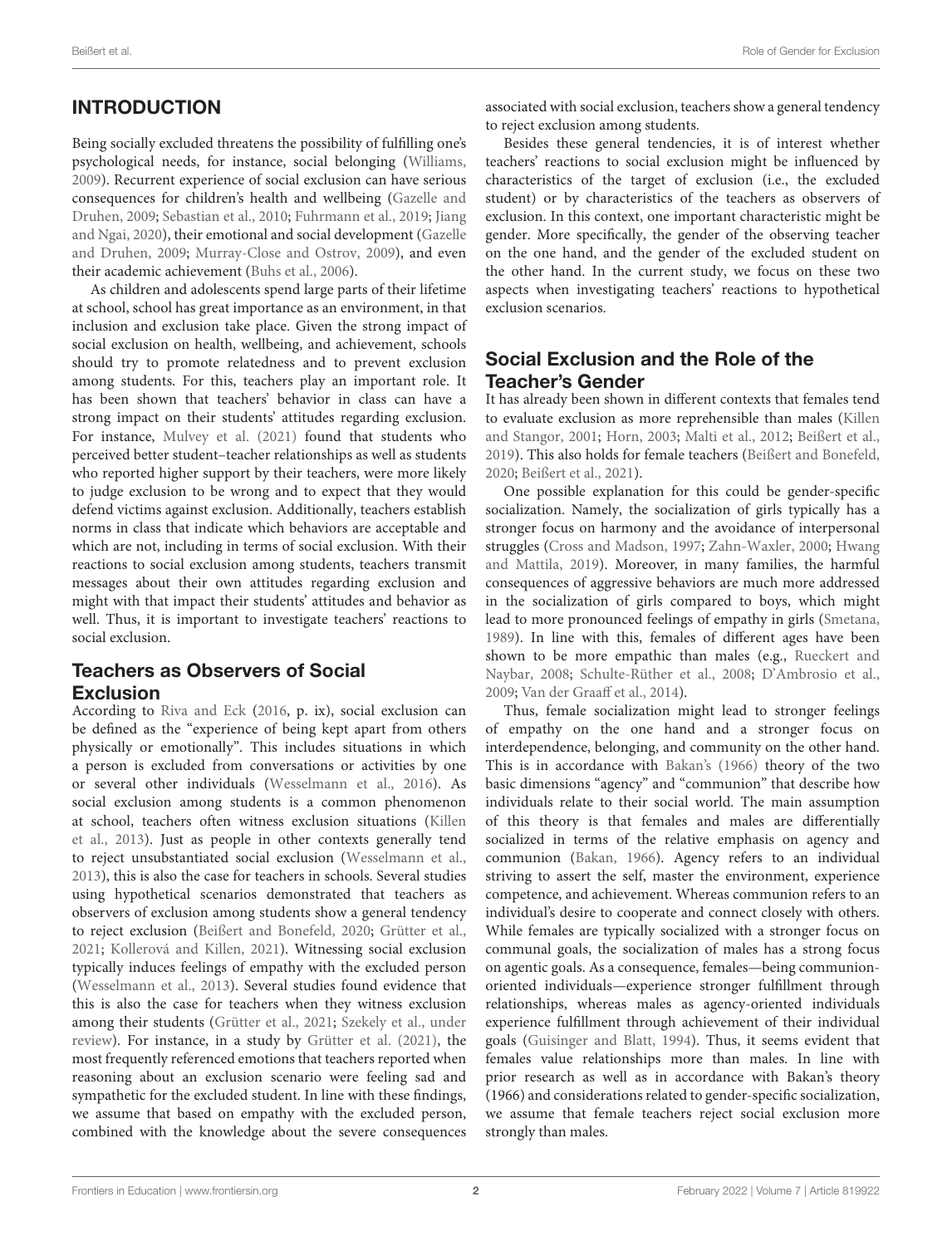# Social Exclusion and the Role of the Excluded Person's Gender

Not only the gender of the observers of exclusion, in our case teachers, might be relevant. Also, the gender of the excluded student might impact teachers' reactions to social exclusion. To date, there is hardly any research on the gender of the excluded person, especially not in educational contexts. To our knowledge, there is only one study that focused on the role of the excluded person's gender for teachers' evaluations of social exclusion in an educational setting. In this study, [Kollerová](#page-8-9) [and Killen](#page-8-9) [\(2021\)](#page-8-9) found no differences based on the excluded person's gender in teachers' evaluations of the wrongfulness of the exclusion. However, they found differences in teachers' reasoning revealing that the participants used more moral justifications when reasoning about excluded girls compared to excluded boys.

Yet why should the excluded person's gender be relevant for teachers' reactions to social exclusion? One possible explanation are social expectations linked to gender.<sup>[1](#page-2-0)</sup> Generally, with regard to the two genders, quite different expectations are prevalent. These gender expectations typically impact our thoughts and actions in many ways [\(Neuburger et al.,](#page-8-20) [2015;](#page-8-20) [Retelsdorf](#page-8-21) [et al.,](#page-8-21) [2015;](#page-8-21) [Mello et al.,](#page-8-22) [2019\)](#page-8-22). Thus, gender expectations might also affect our perception of and reactions to exclusion of boys vs. girls.

Socialization also provides a possible explanatory approach here. Having been socialized throughout our lives, we all have learned and internalized systematically differing expectations regarding males and females. Typical expectations that are relevant in this context are those in line with the assumptions of the aforementioned theory by [Bakan](#page-7-9) [\(1966\)](#page-7-9): females are usually associated with the dimension of communion; males are traditionally associated with characteristics of agency. That is, we expect girls to strongly value interpersonal affiliation and harmony with others [\(Spence and Helmreich,](#page-8-23) [1978;](#page-8-23) [Bem,](#page-7-11) [1981;](#page-7-11) [Eckes,](#page-7-12) [2010;](#page-7-12) [Tay et al.,](#page-8-24) [2019\)](#page-8-24). Additionally, in line with traditional gender role expectations, girls are typically perceived as more vulnerable than boys and hence might evoke stronger feelings for care [\(Stuijfzand et al.,](#page-8-25) [2016\)](#page-8-25). Given that we stereotypically perceive girls—compared to boys—as more communal and more vulnerable beings [\(Bakan,](#page-7-9) [1966;](#page-7-9) [Gilligan,](#page-7-13) [1993;](#page-7-13) [Ely et al.,](#page-7-14) [1998;](#page-7-14) [Eckes,](#page-7-12) [2010\)](#page-7-12), we might expect that exclusion affects girls more strongly than boys. Based on these considerations on social expectations linked to gender, we assume that exclusion might be perceived as more serious for girls than for boys and in consequence, the exclusion of girls should be rejected more strongly compared to the exclusion of boys.

# Current Study

The purpose of this study is to extend prior research on teachers' evaluations of and reactions to social exclusion scenarios by analyzing the role of gender. More specifically, we are interested in potential effects of gender-specific socialization and social expectations related to gender. Thus, we focus on the gender of the observing teacher on the one hand and on the gender of the excluded student on the other hand. Focusing on teachers in the role of observers of exclusion among students, we assessed teachers' evaluations of hypothetical exclusion scenarios. Since particularly teachers' behavior can have an impact on their students, it is not only important to analyze teachers' evaluations of exclusion (which reflect an attitudinal aspect), but also their reactions (which capture a behavioral aspect). Given that it is very difficult to realize naturalistic observational studies in the context of social exclusion, especially at schools, we approach the behavioral aspect by assessing behavioral intentions and want to see whether teachers' evaluations of exclusion translate into respective behavioral intentions. Accordingly, we assess teachers' anticipated reactions and interventions. More precisely, we asked them how likely they were to intervene in such a situation and what they would specifically do. Our main interest was to determine whether the gender of an excluded student and the gender of the teacher as an observer of exclusion are relevant factors for teachers' responses to hypothetical exclusion scenarios.

Based on the aforementioned considerations on genderspecific socialization and gender expectations, we want to examine the following hypotheses:

- A. We assume teachers to show a general tendency to reject social exclusion among students and to intervene in exclusion situations among students.
- B. We hypothesize that female teachers reject social exclusion more strongly and are more likely to intervene compared to male teachers.
- C. We expect that the exclusion of girls will be rejected more strongly compared to the exclusion of boys and the likelihood to intervene will be higher when a girl (vs. boy) is excluded.

As an open question, we want to explore if there are any interactions of the excluded student's gender and the gender of the teachers as observers of exclusion. Further, we want to explore if participants' justifications for their decision to intervene in the situation or not as well as their anticipated specific actions differ between female and male teachers' or depending on the excluded students' gender.

# MATERIALS AND METHODS

#### **Participants**

The study included 101 teachers from different school tracks in Germany ( $M_{age}$  = 36.93, SD = 9.84, range: 22-65, 84 females, 17 males). The working experience of the teachers ranged from under 1 to 42 years ( $M = 8.16$ ,  $SD = 8.50$ ) with half of the sample being within their first 5 years of service  $(median = 5.00 years).$ 

<span id="page-2-0"></span><sup>&</sup>lt;sup>1</sup> In our study, we focus only on binary gender perceptions as we are interested in gender role expectations associated with the female and male gender. However, we acknowledge, that the conception of gender as binary is a narrow conception that not necessarily reflects the full range of possible gender identifications.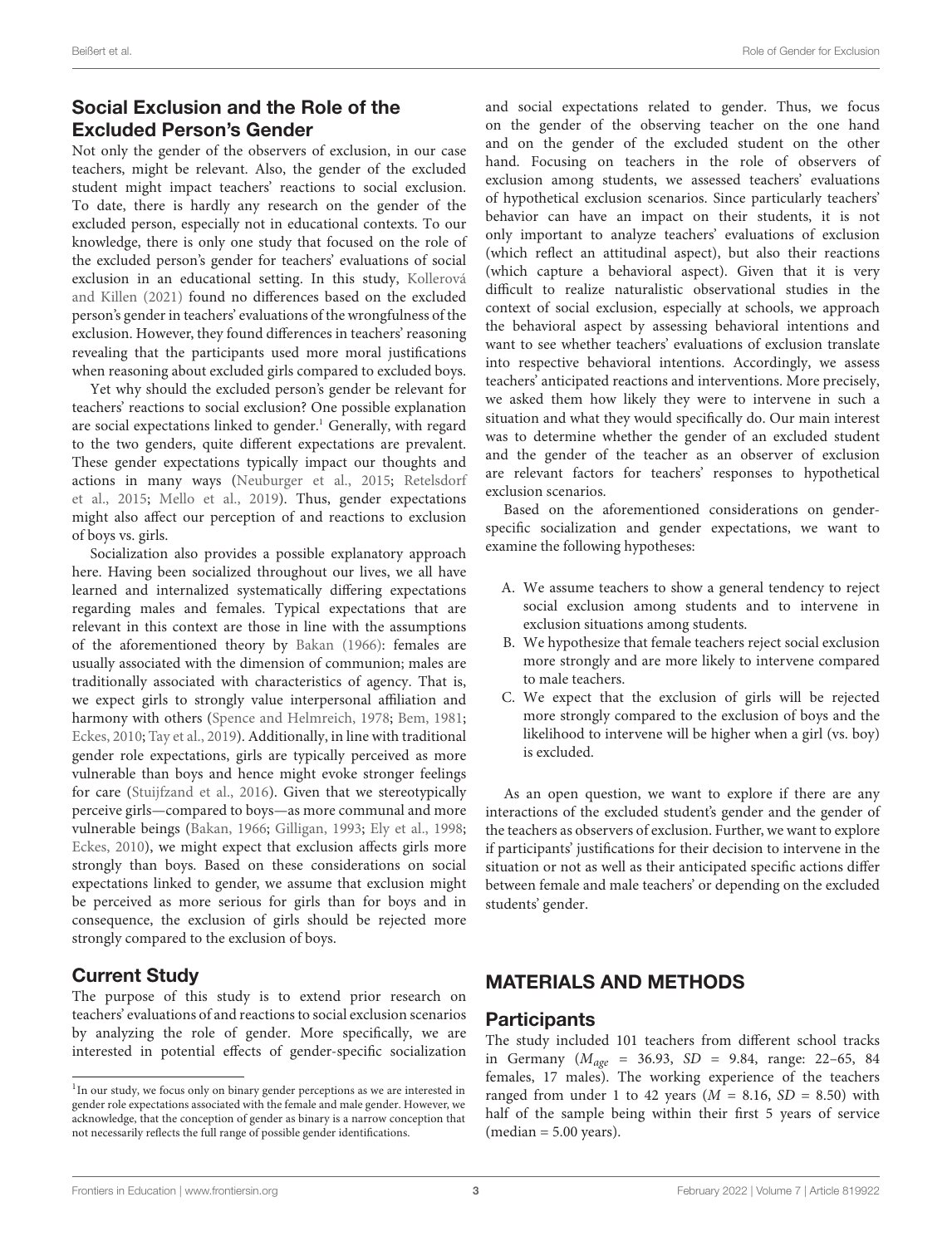#### Design and Procedure

The study was conducted as an online survey and participants were recruited via different mailing lists and online groups in social media platforms (e.g., Facebook groups). Moreover, flyers advertising the study were distributed in libraries, schools, and public sites of universities. Participation was voluntary and informed consent was obtained from all participants. The study was conducted in accordance with the ethical guidelines of DGPs (German Psychological Society).

Before starting the actual survey, participants were informed of their data protection rights and learned that participation in the study was anonymous and voluntary. They were also informed, that there were no negative consequences if they decided not to participate or to leave the study early without completing it. Prior to the assessment, participants had to confirm that they were willing to participate in the study and understood the information.

Starting the survey, participants provided demographic information, participants were then presented with a hypothetical exclusion scenario. The study took approximately 10 min per person.

#### **Material**

In the hypothetical exclusion scenario, one student was excluded from a study group by its classmates. We varied the gender of this excluded protagonist by presenting either a typical male or female name (Lukas vs. Julia) in the scenario. The names used in the scenarios had been pretested in a former study by [Bonefeld](#page-7-15) [and Dickhäuser](#page-7-15) [\(2018\)](#page-7-15). The exact wording of the scenario was as follows:

While packing up after class in 7th grade, you observe some students making an appointment to study together. Lukas/Julia would like to join the learning group. The other students tell him/her that he/she can't join.

The study was realized as a between-subjects design. The participants were randomly assigned to the experimental conditions (51 were assigned the version with a female protagonist, 50 to the version with the male protagonist).

#### Measures

As we wanted to assess not only attitudinal but also behavioral aspects, we assessed participants' evaluations of the exclusion situation on the one hand and their likelihood to intervene in such a situation and the specific actions they would undertake on the other hand. We used a seven-point Likert-type scale consisting of three items to assess the evaluations of the exclusion scenario. Specifically, we asked the participants to rate how (1) not okay/okay, (2) unfair/fair, and (3) unjustifiable/justifiable the scenario was. Based on these three items, a score was created indicating a participant's evaluation of the exclusion (Cronbach's

<span id="page-3-0"></span>TABLE 1 | Coding system for justifications of likelihood of intervention and frequencies for each category.

| Category                                        | Example                                                                                                                             | N  |
|-------------------------------------------------|-------------------------------------------------------------------------------------------------------------------------------------|----|
| Need for information                            | "Because I would like to find out why the group does not want to work with Julia"<br>"I want to find out more about the situation." | 22 |
| Children's autonomy                             | "Extracurricular activities do not concern me"<br>"It is a private matter of the students."                                         | 12 |
| Empathy for the victim/Avoid psychological harm | "Because I feel sad for her, it is not nice to be excluded."<br>"I want to avoid mobbing."                                          | 8  |
| Social norms of inclusion and cooperation       | "Exclusion is never an option.," "Nobody should be excluded.," "Cooperation and cohesion are<br>important values."                  | 23 |
| Other                                           | Meaningful, but single statements                                                                                                   | 8  |
| Undifferentiated                                | Meaningless statements                                                                                                              | 3  |

This question was answered by 73 participants.

<span id="page-3-1"></span>TABLE 2 | Coding system for specific actions and frequencies for each category.

| Category                                       | Example                                                                                                                                                                                                                | N  |
|------------------------------------------------|------------------------------------------------------------------------------------------------------------------------------------------------------------------------------------------------------------------------|----|
| Ask for reasons                                | "I would ask the students about the reason for the rejection."<br>"I would try to find out why she can't join."                                                                                                        | 41 |
| Conversation                                   | "I would want to talk with them.," "I would talk with them in the group and if necessary, we can have<br>a private conversation."                                                                                      | 29 |
| Inclusion-oriented behavior                    | "Appeal to students to include Julia"<br>"I would point out the behavior that excluding a person is not good."                                                                                                         | 16 |
| Find alternative solution for excluded student | "I would help the student to find another group for studying."<br>"For the concerned student, I would make alternative suggestions. Perhaps there is another<br>classmate who also cannot easily find study partners." | 8  |
| Other                                          | Meaningful, but single statements                                                                                                                                                                                      | 2  |
| Undifferentiated                               | Meaningless statements                                                                                                                                                                                                 | 2  |

This question was answered by 72 participants.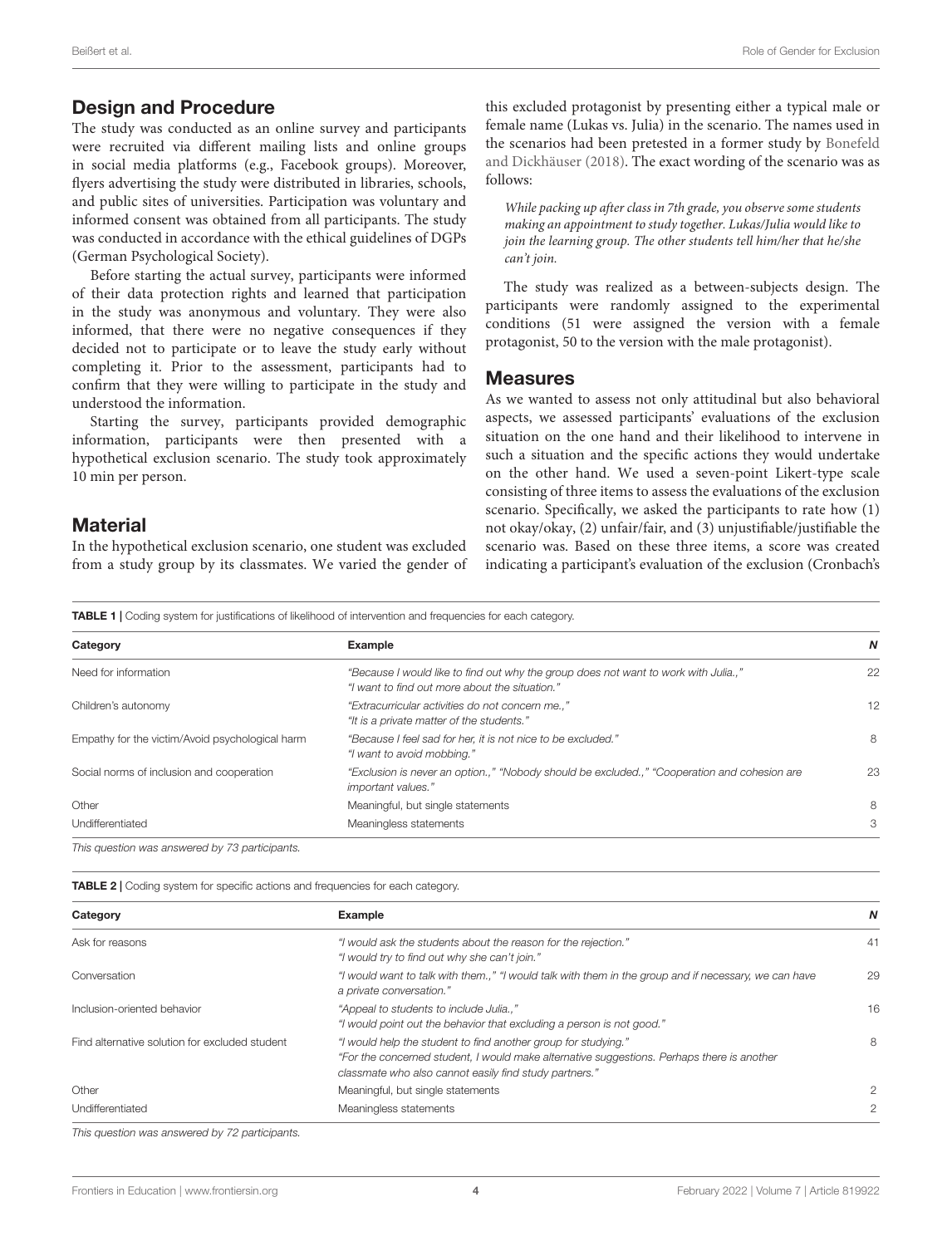alpha = 0.79). High scores indicate low rejection of exclusion and low numbers indicate strong rejection of exclusion. Moreover, we asked the participants how likely they were to intervene, given the situation took place in their class. The likelihood of intervention was also assessed using a seven-point Likert-type scale  $(1 = \text{very}$ unlikely to  $7 = \text{very likely}$ . Eventually, we asked the participants to justify their decision and to indicate what specific actions they would have taken (open-ended questions).

#### Coding of Open-Ended Questions

The coding systems for the open-ended questions are based on the study by [Beißert and Bonefeld](#page-7-3) [\(2020\)](#page-7-3) and were extended by inductively developing categories from the surveys themselves (see **[Tables 1](#page-3-0)**, **[2](#page-3-1)** for an overview and examples). The coding was completed by two independent coders, that were not allowed to code more than three relevant justifications for each statement. Based on 20% of the interviews we calculated a high interrater reliability, with Cohen's kappa = 0.96 for both, for the justifications of the likelihood of intervention as well as for the specific actions.

## RESULTS

#### Data Analysis

Univariate ANOVAs were used to test for differences in the evaluation of exclusion and the likelihood of intervention between the different experimental conditions and between male and female participants.

Repeated measures ANOVAs on the proportional use of categories were conducted to analyze reasoning data from the open-ended questions. ANOVA frameworks are appropriate for repeated measures reasoning analyses because ANOVAs are robust to the problem of empty cells, whereas other data analytic procedures require cumbersome data manipulation to adjust for empty cells (see [Posada and Wainryb,](#page-8-26) [2008,](#page-8-26) for a more thorough explanation and justification of this data analytic approach).

All analyses were firstly run with participants' age and years of service experiences included. But as there were no effects based on these variables in any of the analyses, we dropped these variables from the analyses for the sake of simpler models.

#### Evaluation of Exclusion

In line with our expectations, we found a general tendency to reject exclusion across both protagonists, i.e., a right-skewed distribution on the evaluation scale with a skewness of 0.21  $(SE = 0.25)$ , a mean of 2.94  $(SD = 1.14)$ , mode = 4.00, and median  $= 3.00$ .

To analyze differences in the evaluation of exclusion based on the gender of the participants and the gender of the excluded person, a 2 (participant gender: male, female)  $\times$  2 (protagonist gender: male, female) univariate ANOVA was conducted.

As expected, there was a main effect of participant gender,  $F(1, 86) = 4.94, p = 0.029, \eta_p^2 = 0.05$ , demonstrating that females  $(M = 2.81, SD = 1.01)$  rejected exclusion more strongly than males ( $M = 3.58$ ,  $SD = 1.50$ ). There was no effect of the gender of the protagonist, nor any interaction effects. See **[Figure 1](#page-4-0)** for a graphical presentation of these results.

#### Likelihood of Intervention

This question was answered by 86 participants. The descriptive analyses showed that 56 participants (65.1%) tended to intervene, 22 participants (25.6%) tended not to intervene, and 8 (9.3%) participants chose the middle of the scale, indicating that it was as likely that they would intervene as not intervene.

To test for differences in the likelihood of intervention, a 2 (participant gender: male, female)  $\times$  2 (protagonist gender: male, female) univariate ANOVA was conducted. As preliminary analyses revealed no effects of participants' age or the years of participants' service experiences, these variables were not included in the analysis for the sake of a simpler model.

<span id="page-4-0"></span>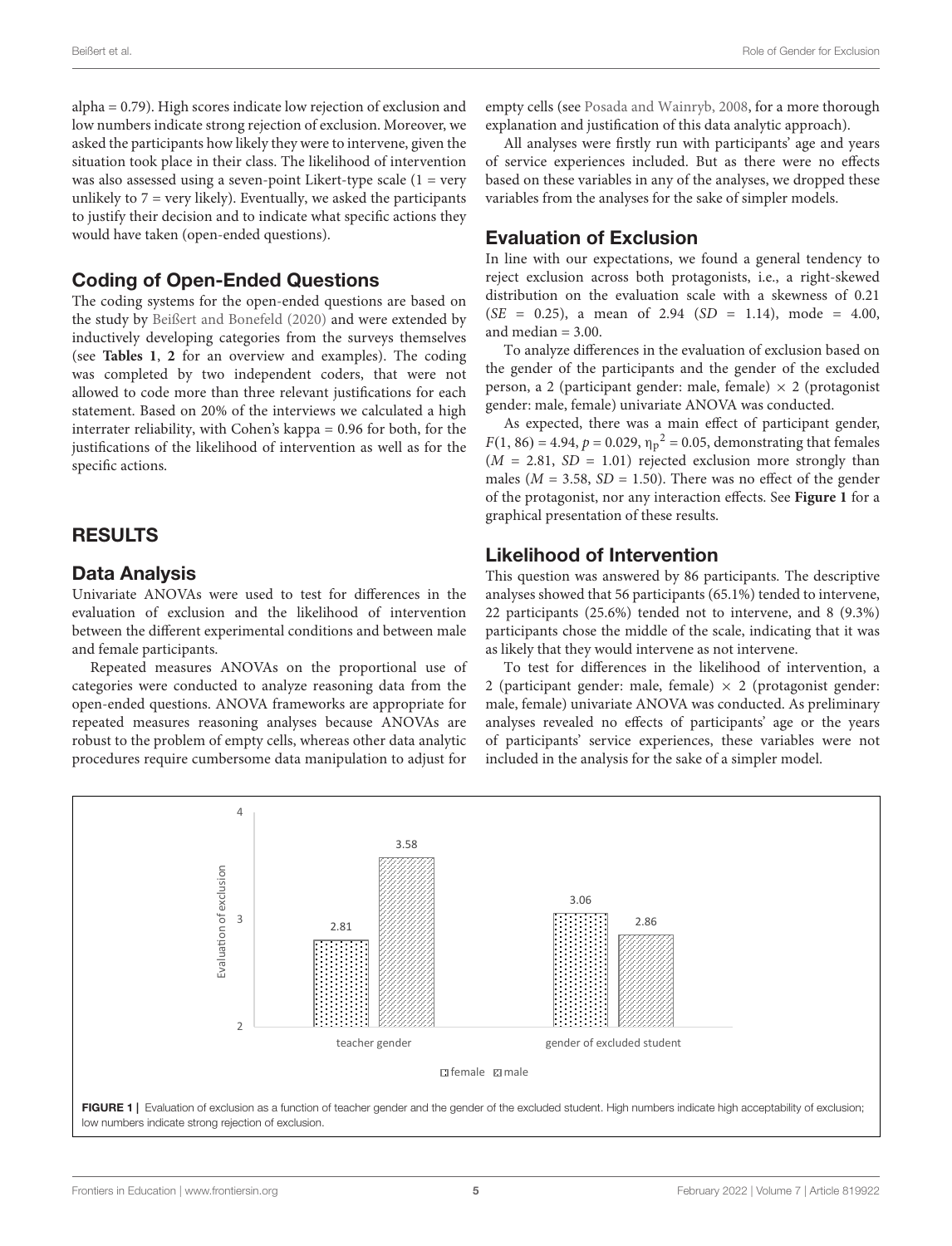As expected, there was a main effect of the gender of the protagonist,  $F(1, 82) = 14.11, p < 0.001, \eta_p^2 = 0.15$ , revealing that participants were less likely to intervene in scenarios in that a boy was excluded ( $M = 4.29$ ,  $SD = 2.03$ ) compared to scenarios in that a girl was excluded ( $M = 5.62$ , SD = 1.37). There was no effect of the participants' gender, nor any interaction effects. See **[Figure 2](#page-5-0)** for a graphical presentation of these results.

#### Justification of Likelihood of Intervention

To analyze the participants' justifications why they would tend to intervene or not as well as their specific actions, we conducted reasoning analyses on the proportional use of the coded categories. In order to see whether the specific justifications were related to the decision to intervene or not, we created a new variable out of the seven-point scale measuring the likelihood of intervention, resulting in the three categories "tendency to intervene," "indecisive," and "tendency not to intervene."

Using this new variable, we ran a 3 (decision: no intervention, indecisive, intervention)  $\times$  2 (participant gender: male, female)  $\times$ 2 (protagonist: boy, girl)  $\times$  4 (justification: need for information, children's autonomy, empathy for the victim/avoid psychological harm, social norms of inclusion and cooperation) ANOVA with repeated measures on the factor "justification." The Huynh–Feldt adjustment was used to correct for violations of sphericity.

This analysis revealed an interaction effect of justification and decision,  $F(6, 192) = 2.63$ ,  $p < 0.018$ ,  $\eta_p^2 = 0.08$ , demonstrating that "need for information" and "social norms of inclusion and cooperation" were mainly used by those who tended to intervene, whereas "children's autonomy" was mainly used by those who tended not to intervene. However, there were no main or interaction effects based on the gender of the participants or the gender of the protagonist.

## Specific Actions

In order to get a better understanding of how teachers would intervene, we analyzed their answers to the open-ended question of what they would specifically do when intervening in the situation. To test for differences in these answers based on the gender of the participants and the gender of the protagonist, a 2 (participant gender: male, female)  $\times$  2 (protagonist: boy, girl)  $\times$  4 (action: ask for reasons, conversation, inclusionoriented behavior, find an alternative solution for excluded student) ANOVA was run with repeated measures on the factor "action." The Huynh–Feldt adjustment was used to correct for violations of sphericity.

This analysis revealed a main effect of action,  $F(4.33, 44.23) = 6.63, p < 0.001, \eta_p^2 = 0.09$ , indicating that participants stated significantly more often that they would ask for reasons or talk to the students than they would try to find an alternative solution for the excluded student. The frequency of inclusion-oriented behavior was not different from the other actions. Again, there were no main or interaction effects based on the gender of the participants or the gender of the protagonist.

## **DISCUSSION**

The current study investigated teachers' reactions to social exclusion scenarios in Germany. Focusing on teachers as observers of social exclusion, we used hypothetical scenarios in which a student (girl vs. boy) was excluded by other children in class. We assessed teachers' evaluations of the exclusion behavior as well as how likely they were to intervene in the situation, and what they would specifically do. To extend prior research, we focused on the role of gender for teachers' reactions to social exclusion. More specifically, we focused on the gender of the excluded student on the one hand and the gender of the observing teacher on the other hand.

# General Tendency to Reject Social Exclusion Among Students and to Intervene in Exclusion Situations Among **Students**

As expected, the teachers in our study showed a general tendency to reject social exclusion among students. This replicates the findings of other studies (e.g., [Beißert and Bonefeld,](#page-7-3) [2020;](#page-7-3)

<span id="page-5-0"></span>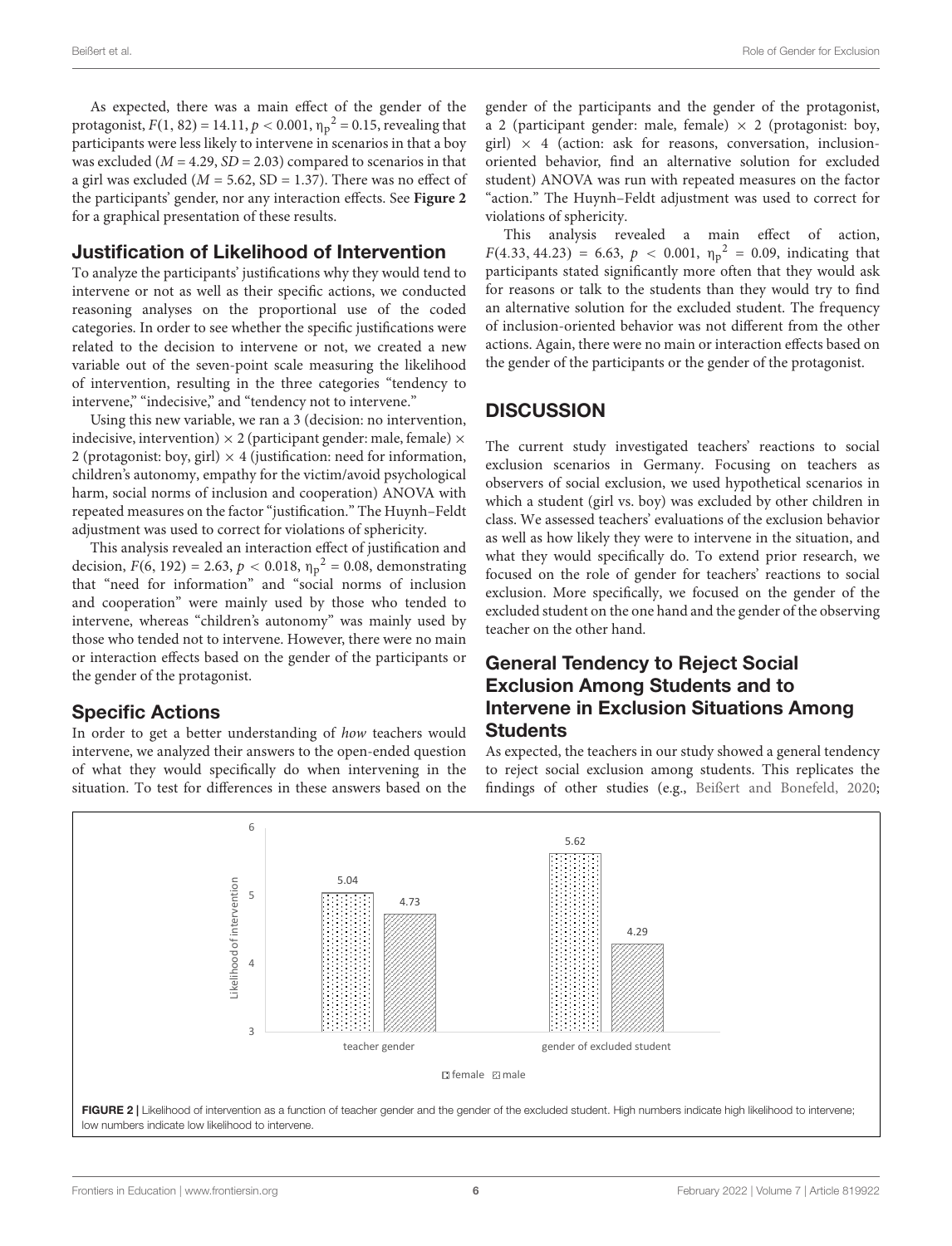[Grütter et al.,](#page-7-4) [2021;](#page-7-4) [Kollerová and Killen,](#page-8-9) [2021\)](#page-8-9), which overall provide strong evidence that teachers generally reject social exclusion among students. This tendency to reject exclusion seems to translate into action intentions insofar that the majority of the participating teachers stated that they would have intervened in the situation if it had happened in their class.

#### The Role of Teachers' Gender

Based on considerations of gender-specific socialization [\(Bakan,](#page-7-9) [1966;](#page-7-9) [Cross and Madson,](#page-7-7) [1997;](#page-7-7) [Zahn-Waxler,](#page-8-14) [2000\)](#page-8-14) we had assumed that female teachers would reject social exclusion even more strongly than male teachers. In terms of the evaluation of social exclusion, we found evidence for this assumption. Interestingly, these gender differences in the evaluation of exclusion did not manifest in teachers' expected likelihood to intervene in the situation. Female teachers were not more likely to intervene in the situation than male teachers. One possible explanation for this discrepancy between the evaluation of and the expected reaction to social exclusion could also lie in genderspecific socialization. Women are socialized to connect with others and strive for companionship, but less to be self-effective agents [\(Bakan,](#page-7-9) [1966\)](#page-7-9). In line with this, females attach great value to relationships [\(Guisinger and Blatt,](#page-7-10) [1994\)](#page-7-10) and have a strong need for harmony [\(Hwang and Mattila,](#page-8-15) [2019\)](#page-8-15). This might lead females to be hesitant to intervene in the exclusion situation because intervening might be conceptualized as getting involved in an interpersonal conflict. Hence, even though females reject exclusion more strongly, they might not take the step to action. However, one important limitation is that there were only 14% male teachers in the sample, and thus, the results should be considered with caution.

Interestingly, the low proportions of male participants are a typical problem of many online studies [\(Cull et al.,](#page-7-16) [2005;](#page-7-16) [Cheung](#page-7-17) [et al.,](#page-7-17) [2017;](#page-7-17) [Beißert et al.,](#page-7-18) [2020\)](#page-7-18) and especially in studies on social exclusion [\(Butler,](#page-7-19) [2012;](#page-7-19) [Butler and Shibaz,](#page-7-20) [2014;](#page-7-20) [Beißert et al.,](#page-7-6) [2021\)](#page-7-6) with about 90% female participants. And even though we find a higher base rate of females compared to males among teachers, these samples as well as our sample include even more females than the proportion of female teachers in Germany (which would be appr. 73%, [Statista Research Department,](#page-8-27) [2021\)](#page-8-27). This might indicate that there is some self-selection of helpful individuals, since more helpful individuals are presumably more likely to participate in studies voluntarily. Nevertheless, further research should continue to investigate whether these results can be replicated in a sample with more male teachers.

# The Role of the Excluded Student's Gender

The gender of the excluded student did not affect teachers' evaluation of the exclusion situation. The exclusion of boys and girls was evaluated equally reprehensible. However, the gender of the excluded student did influence teachers' behavioral intentions. As expected, teachers were more likely to intervene in scenarios in that a girl was excluded compared to scenarios in that a boy was excluded. This fits to our assumptions that this is due to gender expectations such as girls being more likely

to strive to connect with others (communion) while boys tend to be more focused on individual goals (agency) [\(Bem,](#page-7-11) [1981\)](#page-7-11). Therefore, boys may be seen as less vulnerable and less affected by social exclusion, which could induce a weaker need to intervene and protect them.

# Justifications for Likelihood to Intervene and Specific Actions

We could not find any differences between female and male teachers' justifications to intervene or not, nor were there any differences based on the gender of the excluded student. Thus, the finding of [Kollerová and Killen](#page-8-9) [\(2021\)](#page-8-9) that teachers used more moral justifications when reasoning about excluded girls compared to excluded boys could not be replicated in the current study. Gender was not relevant for teachers' reasoning.

Interestingly, teachers' decisions to intervene or not were associated with different considerations. Namely, if teachers conceptualized the exclusion scenario as something that falls in the children's scope of action., i.e., when they referenced children's autonomy as a justification, they were less likely to intervene compared to those teachers who focused on sociomoral aspects such as inclusion and cooperation as social norms or compared to those who understood the situation to be ambiguous and stated their need for further information. That means that teachers' tendency to intervene seems to depend on how they perceive the exclusion situation—but independent of their own gender or the gender of the excluded student. In this context, it is encouraging that many teachers wanted to ask for reasons to better understand the situation in order to find out if further interventions were necessary or not.

## Implications and Future Directions

All in all, we can say that gender is an important aspect in the context of social exclusion. On the one hand, the gender of the observing teacher is relevant as females reject exclusion even more strongly than males. On the other hand, the gender of the excluded student impacted teachers' reactions to social exclusion as they were less likely to intervene when a boy was excluded compared to a girl. We explain these findings with gender-specific socialization and social expectations linked to gender. Namely, the stronger focus on communal aspects in girls' socialization which is associated with a high value of relationships and harmony on the one hand, and the perception of females as being more vulnerable and more in need of relatedness than males, on the other hand. Future research should systematically examine whether such a communal orientation with a higher focus on interpersonal affiliation in females really can explain the current findings.

Additionally, further research should pay more attention to the assessment of evaluations and behavior or at least behavioral intentions. In this study, it becomes clear that even though the general tendency to reject exclusion among students manifests in a general tendency to intervene, the effects related to gender reveal differential patterns regarding the evaluations and the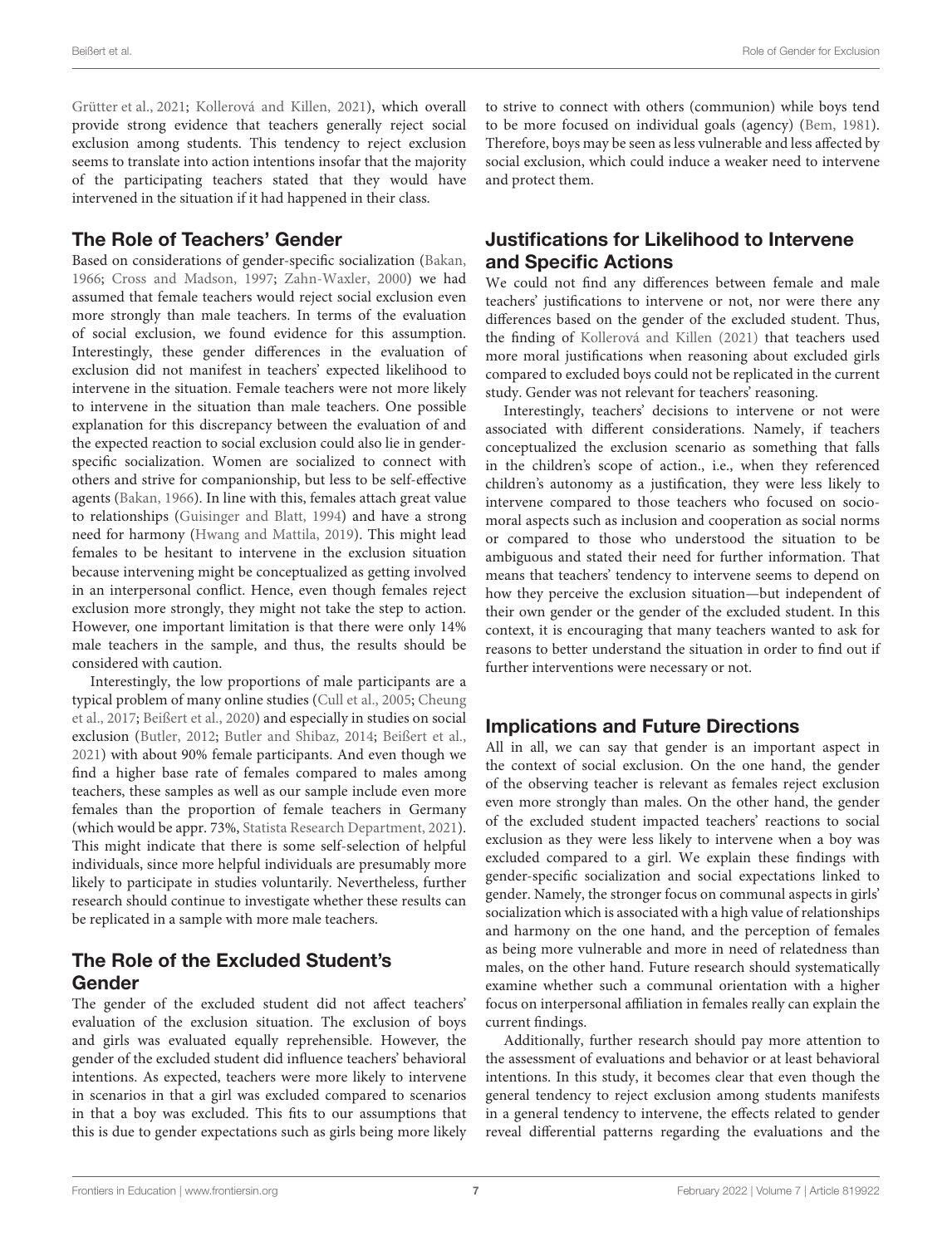behavioral tendency. Hence, further research should include both attitudinal and behavioral measures. Moreover, in this context, it would be of great interest to conduct real behavioral studies in naturalistic settings in order to investigate whether the reported behavioral intentions transmit into the respective actions.

Interestingly, the gender differences that we found regarding the reported behavioral intentions are not reflected in teachers' reasoning or their specific actions. That means, teachers are more likely to intervene when girls are excluded than when boys are excluded. However, once they decide to intervene, the specific actions are not related to the gender of the excluded student. This leads us to the assumption that the differences in the likelihood to intervene or not are no conscious tendencies but rather automatisms based on socialized expectations linked to gender. Thus, it is crucial to sensitize teachers to such expectations and help them reflect their own gender-specific expectations. Further, teachers should be encouraged to treat both genders equally and to consequently intervene also when boys are excluded. It is important to make teachers aware of the fact that boys and girls suffer equally from the severe consequences of social exclusion.

# DATA AVAILABILITY STATEMENT

The raw data supporting the conclusions of this article will be made available by the authors, without undue reservation.

## **REFERENCES**

- <span id="page-7-9"></span>Bakan, D. (1966). The Duality of Human Existence. Chicago: Rand McNally.
- <span id="page-7-3"></span>Beißert, H., and Bonefeld, M. (2020). German Pre-service Teachers' Evaluations of and Reactions to Interethnic Social Exclusion Scenarios. Front. Educ. 5:586962. [doi: 10.3389/feduc.2020.586962](https://doi.org/10.3389/feduc.2020.586962)
- <span id="page-7-18"></span>Beißert, H., Köhler, M., Rempel, M., and Kruyen, P. (2020). Ein Vergleich traditioneller und computergestützter Methoden zur Erstellung einer deutschsprachigen Need for Cognition Kurzskala. Diagnostica 66, 37–49. [doi: 10.1026/0012-1924/a000242](https://doi.org/10.1026/0012-1924/a000242)
- <span id="page-7-6"></span>Beißert, H., Staat, M., and Bonefeld, M. (2021). The role of ethnic origin and situational information in teachers' reactions to social exclusion among students. Soc. Psychol. Educ. 24, 1511–1533. [doi: 10.1007/s11218-021-09656-5](https://doi.org/10.1007/s11218-021-09656-5)
- <span id="page-7-5"></span>Beißert, H., Bonefeld, M., Schulz, I., and Studenroth, K. (2019). Beurteilung sozialer Ausgrenzung unter Erwachsenen: Die Rolle des Geschlechts. [Poster presentation]. Mannheim: Moraltagung.
- <span id="page-7-11"></span>Bem, S. L. (1981). Gender schema theory: a cognitive account of sex typing. Psychol. Rev. 88, 354–364. [doi: 10.1037/0033-295X.88.4.354](https://doi.org/10.1037/0033-295X.88.4.354)
- <span id="page-7-15"></span>Bonefeld, M., and Dickhäuser, O. (2018). (Biased) Grading of Students' Performance: students' Names, Performance Level, and Implicit Attitudes. Front. Psychol. 9:481. [doi: 10.3389/fpsyg.2018.00481](https://doi.org/10.3389/fpsyg.2018.00481)
- <span id="page-7-2"></span>Buhs, E. S., Ladd, G. W., and Herald, S. L. (2006). Peer exclusion and victimization: processes that mediate the relation between peer group rejection and children's classroom engagement and achievement? J. Educ. Psychol. 98, 1–13. [doi: 10.](https://doi.org/10.1037/0022-0663.98.1.1) [1037/0022-0663.98.1.1](https://doi.org/10.1037/0022-0663.98.1.1)
- <span id="page-7-19"></span>Butler, R. (2012). Striving to connect: extending an achievement goal approach to teacher motivation to include relational goals for teaching. J. Educ. Psychol. 104, 726–742. [doi: 10.1037/a0028613](https://doi.org/10.1037/a0028613)
- <span id="page-7-20"></span>Butler, R., and Shibaz, L. (2014). Striving to connect and striving to learn: influences of relational and mastery goals for teaching on teacher behaviors and student interest and help seeking. Int. J. Educ. Res. 65, 41–53. [doi: 10.1016/j.ijer.2013.](https://doi.org/10.1016/j.ijer.2013.09.006) [09.006](https://doi.org/10.1016/j.ijer.2013.09.006)
- <span id="page-7-17"></span>Cheung, K. L., Ten Klooster, P. M., Smit, C., de Vries, H., and Pieterse, M. E. (2017). The impact of non-response bias due to sampling in public health studies: a

## ETHICS STATEMENT

Ethical review and approval were not required for the study on human participants in accordance with the local legislation and institutional requirements. The patients/participants provided their written informed consent to participate in this study.

# AUTHOR CONTRIBUTIONS

HB and MB developed the idea and the design of the study. MS made a first draft of the manuscript which was revised by HB and MB. All authors have approved the final version to be published and agreed to be accountable for all aspects of the work and ensure that questions related to the accuracy or integrity of any part of the work are appropriately investigated and resolved, and have contributed meaningfully to the manuscript and analyzed and interpreted the data.

# ACKNOWLEDGMENTS

We would like to thank the undergraduate research assistants Michelle Barth and Julia Hildebrandt for their help to prepare and conduct this study and Lea Markhoff for her support with the data preparation and literature research. And we are grateful to all teachers who participated in this study.

comparison of voluntary versus mandatory recruitment in a Dutch national survey on adolescent health. BMC Public Health 17:276. [doi: 10.1186/s12889-](https://doi.org/10.1186/s12889-017-4189-8) [017-4189-8](https://doi.org/10.1186/s12889-017-4189-8)

- <span id="page-7-7"></span>Cross, S. E., and Madson, L. (1997). Models of the self: self-construals and gender. Psychol. Bull. 122, 5–37. [doi: 10.1037/0033-2909.122.1.5](https://doi.org/10.1037/0033-2909.122.1.5)
- <span id="page-7-16"></span>Cull, W. L., O'Connor, K. G., Sharp, S., and Tang, S. F. S (2005). Response rates and response bias for 50 surveys of pediatricians. Health Services Res. 40, 213–226. [doi: 10.1111/j.1475-6773.2005.00350.x](https://doi.org/10.1111/j.1475-6773.2005.00350.x)
- <span id="page-7-8"></span>D'Ambrosio, F., Olivier, M., Didon, D., and Besche, C. (2009). The basic empathy scale: a French validation of a measure of empathy in youth. Pers. Individ. Dif. 46, 160–165. [doi: 10.1016/j.paid.2008.09.020](https://doi.org/10.1016/j.paid.2008.09.020)
- <span id="page-7-12"></span>Eckes, T. (2010). "Geschlechterstereotype: von rollen, identitäten und vorurteilen," in Handbuch Frauen- und Geschlechterforschung. Theorie, Methoden, Empirie, eds R. Becker and B. Kortendiek (Wiesbaden: VS Verlag für Sozialwissenschaften), 178–189.
- <span id="page-7-14"></span>Ely, R., Melzi, G., Hadge, L., and McCabe, A. (1998). Being brave, being nice: themes of agency and communion in children's narratives. J. Pers. 66, 257–284. [doi: 10.1111/1467-6494.00012](https://doi.org/10.1111/1467-6494.00012)
- <span id="page-7-1"></span>Fuhrmann, D., Casey, C. S., Speekenbrink, M., and Blakemore, S.-J. (2019). Social exclusion affects working memory performance in young adolescent girls. Dev. Cogn. Neurosci. 40:100718. [doi: 10.1016/j.dcn.2019.](https://doi.org/10.1016/j.dcn.2019.100718) [100718](https://doi.org/10.1016/j.dcn.2019.100718)
- <span id="page-7-0"></span>Gazelle, H., and Druhen, M. J. (2009). Anxious solitude and peer exclusion predict social helplessness, upset affect, and vagal regulation in response to behavioral rejection by a friend. Dev. Psychol. 45, 1077–1096. [doi: 10.1037/a00](https://doi.org/10.1037/a0016165) [16165](https://doi.org/10.1037/a0016165)
- <span id="page-7-13"></span>Gilligan, C. (1993). In a Different Voice: Psychological Theory and Women's Development. Cambridge, MA: Harvard University Press.
- <span id="page-7-4"></span>Grütter, J., Barth, C., Tschopp, and Buholzer, A. (2021). "Teachers' emotional reactions and reasoning about social exclusion based on learning difficulties and hyperactive behavior," in Proceedings of the 47th AME Conference.
- <span id="page-7-10"></span>Guisinger, S., and Blatt, S. J. (1994). Individuality and relatedness: evolution of a fundamental dialectic. Am. Psychol. 49, 104–111. [doi: 10.1037/0003-066X.49.2.](https://doi.org/10.1037/0003-066X.49.2.104) [104](https://doi.org/10.1037/0003-066X.49.2.104)